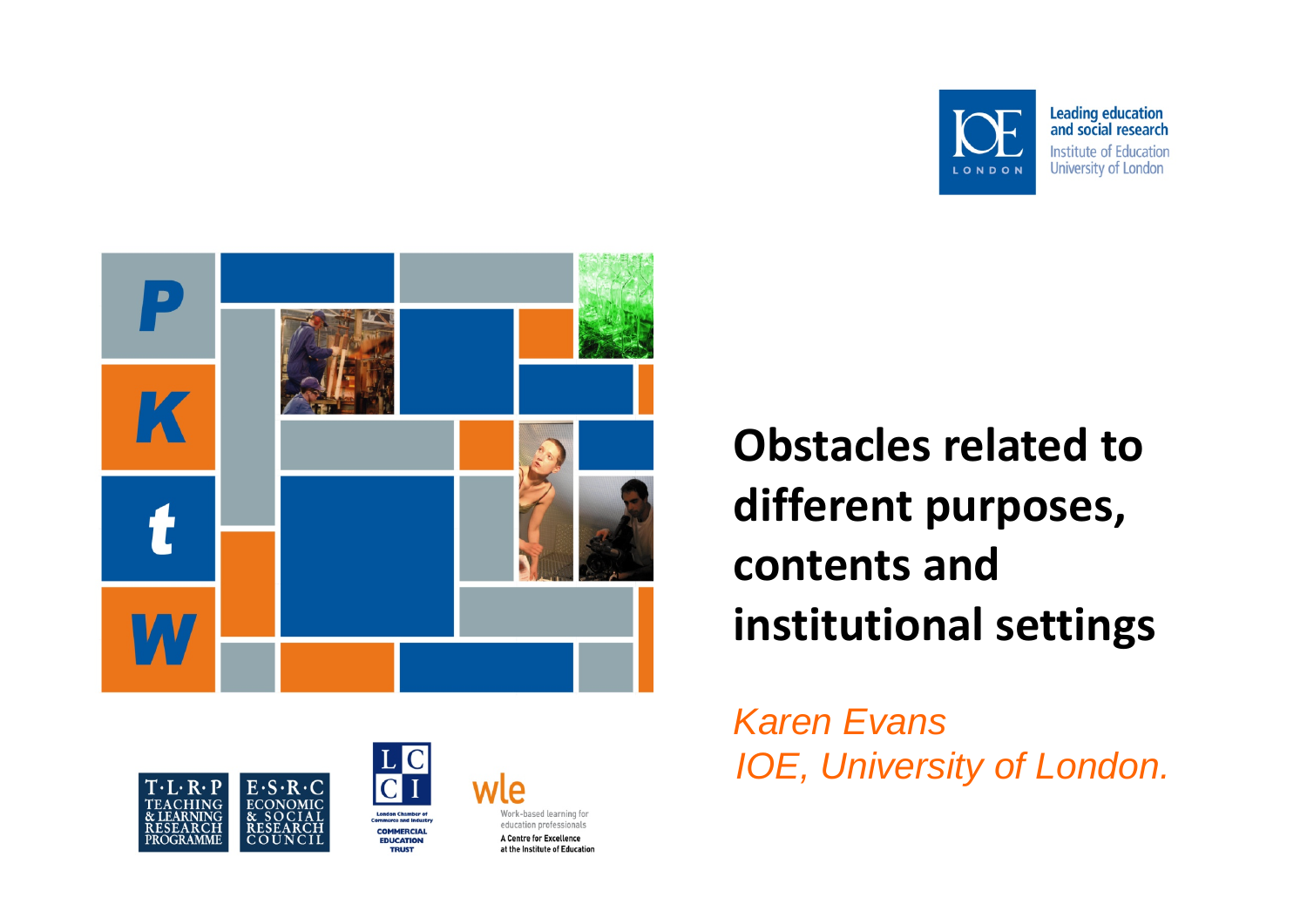

#### **The central challenge for programmes that build on and incorporate work-based learning:**

How best to bring together subject-based and work-based knowledge, in ways that meet the requirements and expectations of the learner/employee (for recognition and progression), the employer, the F/HE provider, the awarding and professional bodies.

*Practitioners know how difficult this is…*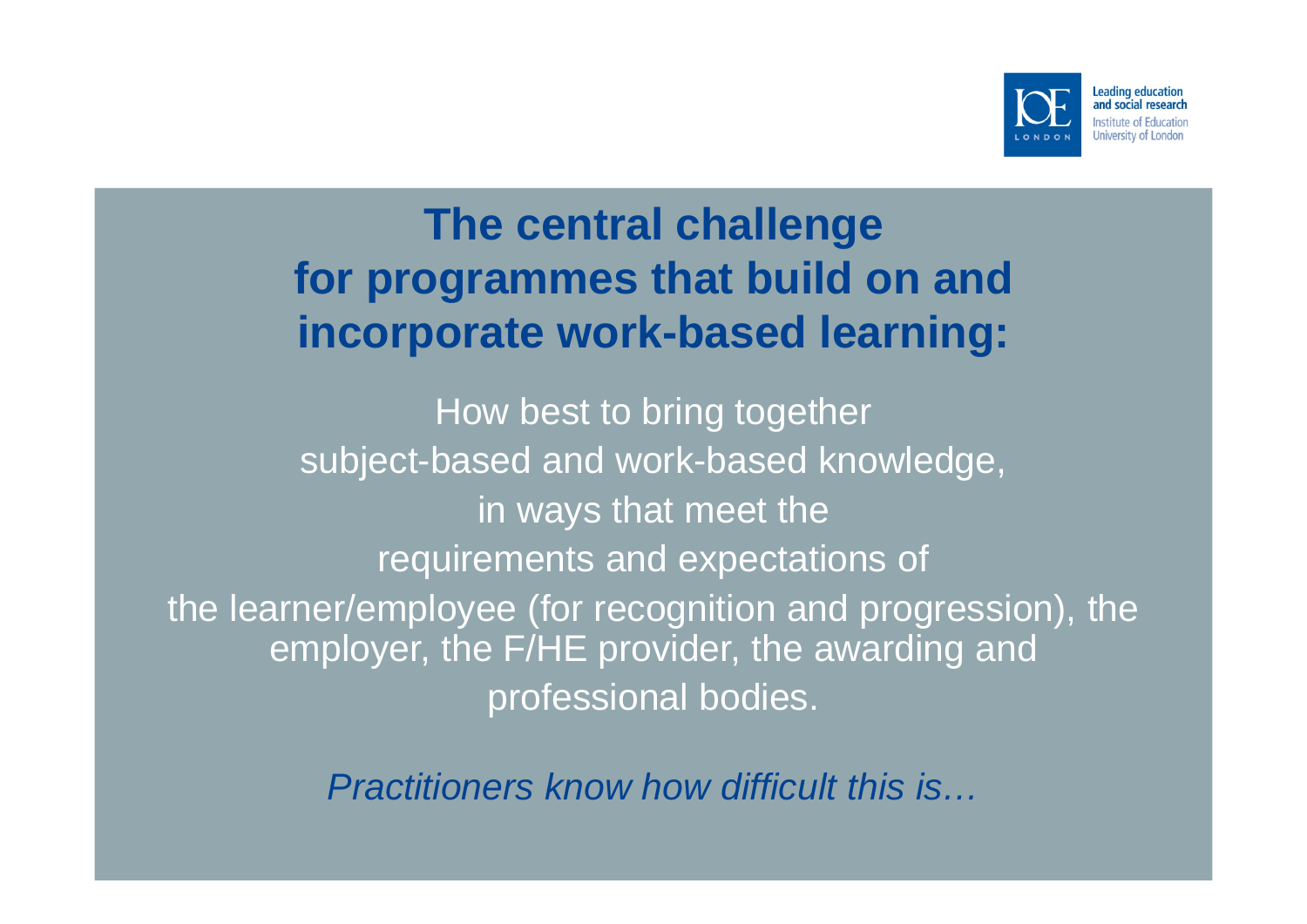

#### **Programmes that build on and include wbl:**

- have always been tricky to design
- • Why? They involve forms of knowledge characterized by different logics
- • Disciplinary knowledge, 'know-how'; work process knowledge, professional knowledge, procedural knowledge, legal, personal/tacit/individual knowledge.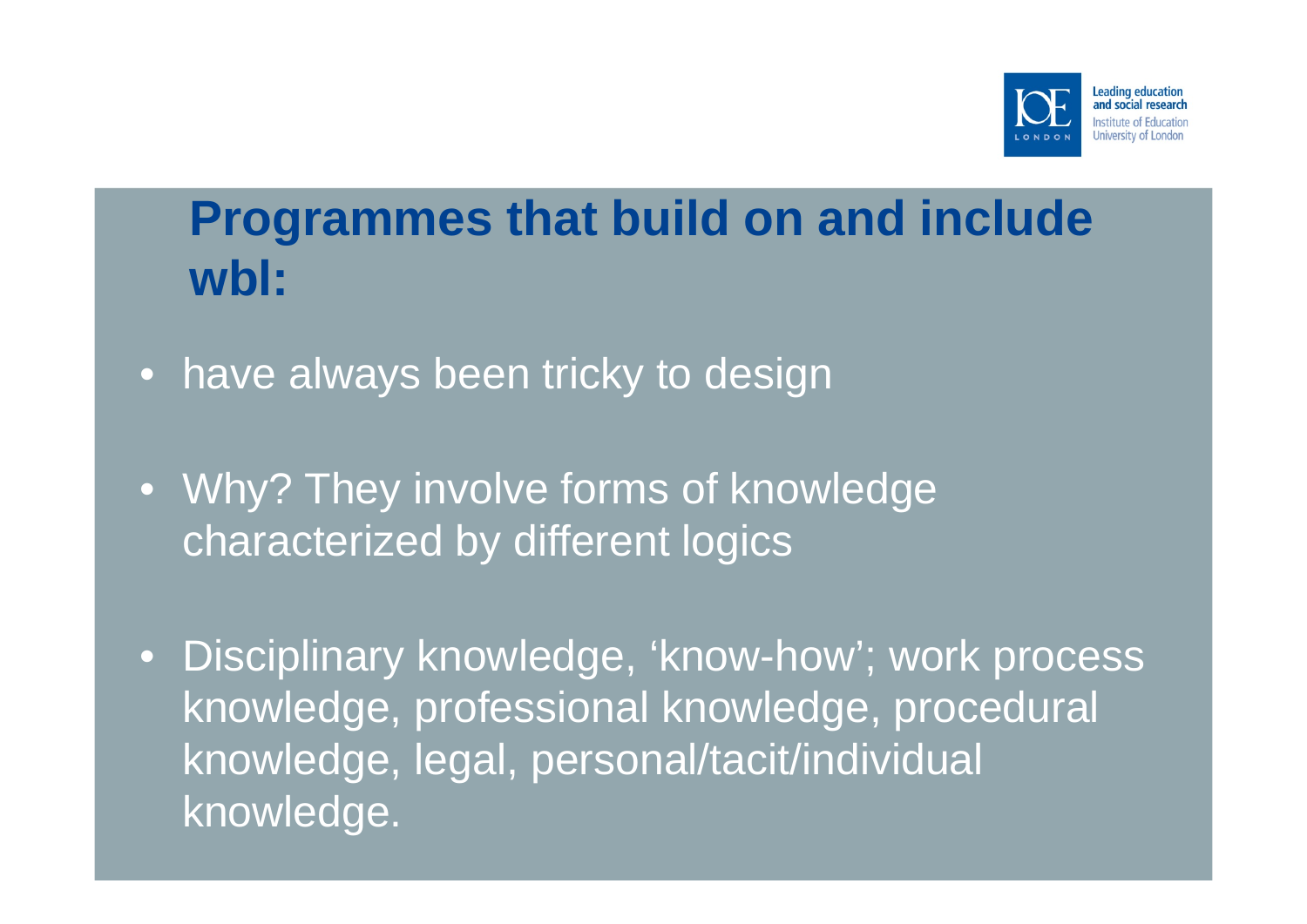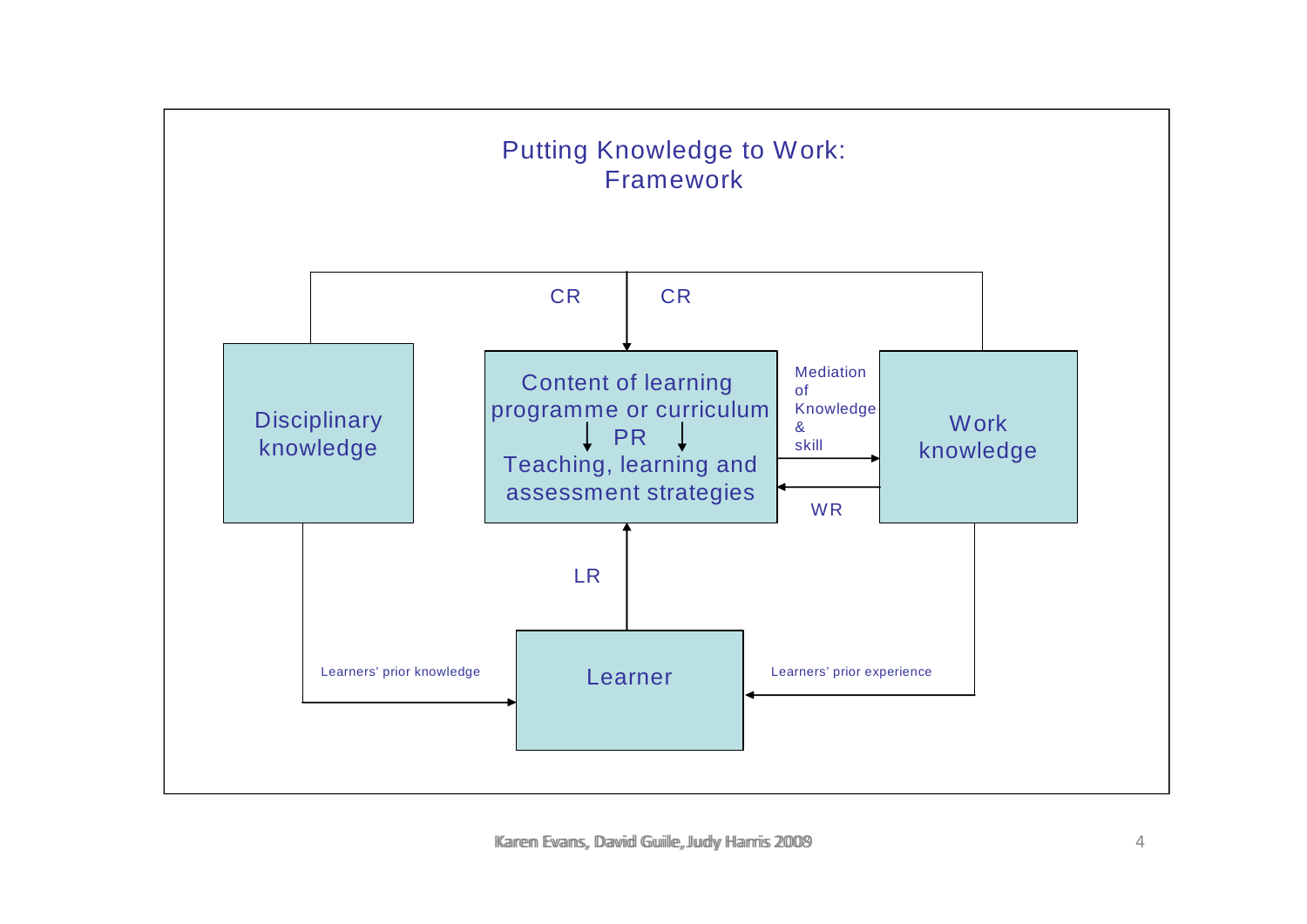## Realities in progression to higher levels of vocational learners

- 'There was insufficient curriculum fit between existing vocational further education programmes and existing higher education provision in the region' and
- 'some HE subjects did not relate sufficiently to the subjects and learning provided by FE (VET providers)'
- 'much of the existing provision had been developed by educational institutions with <sup>a</sup> supply driven approach driven by institutional recruitment targets…'
- Source: Wise and Shaw, 2011– findings from Lifelong learning Networks research and development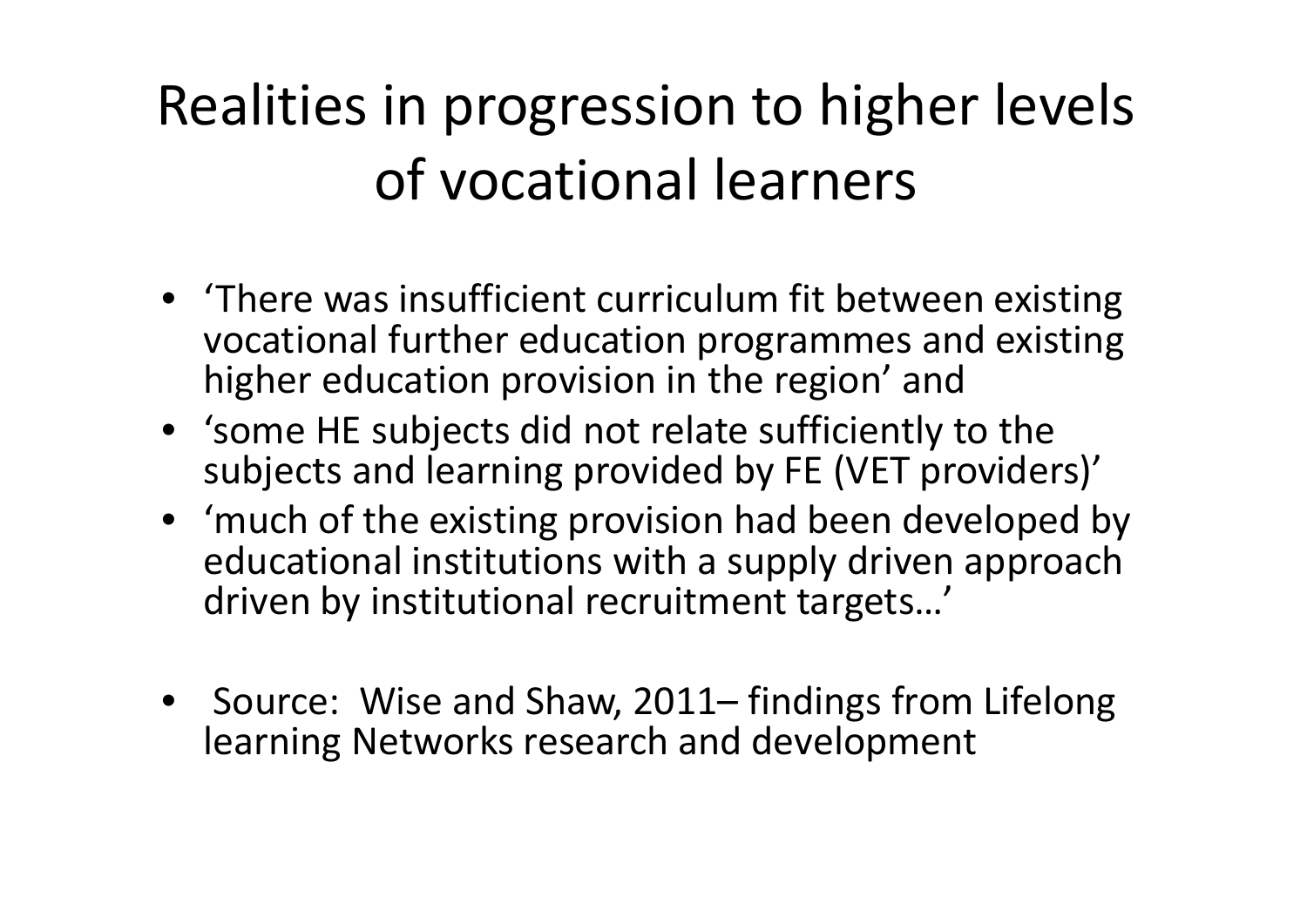Barriers to progression from VET to HE, confirmed by LLN research, are found in

- Pre-entry guidance
- Qualifications
- Frameworks andtransfers
- Attitudinal barriers
- Structural barriers –inflexibility
- Student finance
- Institutional finance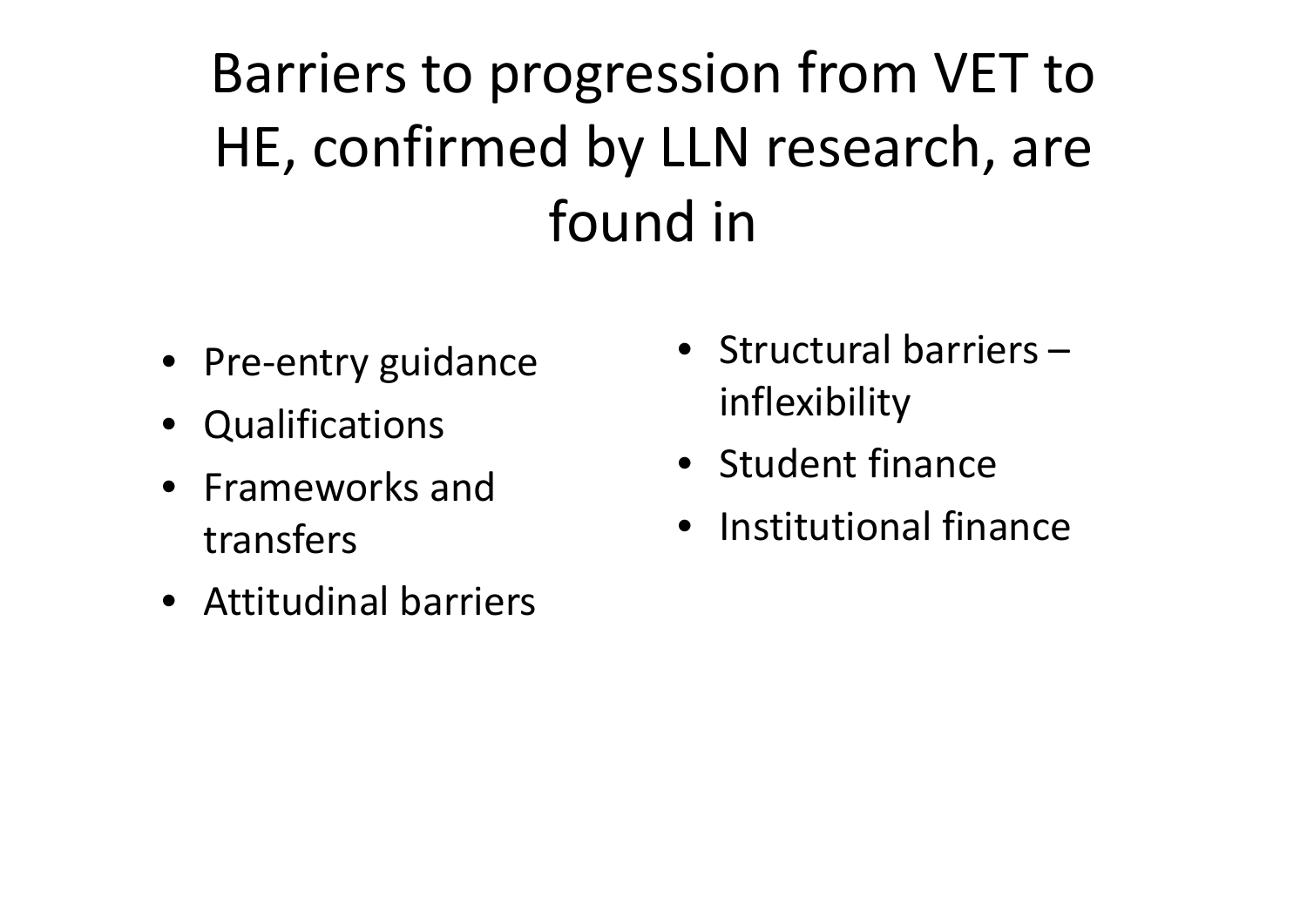## Field: Animal, Rural and Environmental Sciences

- Students who entered with A levels (traditional entry) into animal and equine studies performed better than those who entered with <sup>a</sup> vocational National Diploma.
- No difference in marks at end of first year of study.
- Significant difference in marks achieved in second and final years of study suggested that vocational students struggled with the analytic and evaluative skills necessary for the higher level study.
- UCAS points\* 'lacked parity with A levels and had little predictive effect for performance in HE'. (Huws and Taylor)
- • \* *UCAS points tariff is <sup>a</sup> scoring system, which allocates points to applicant qualifications in order to apply for entry to higher education courses.*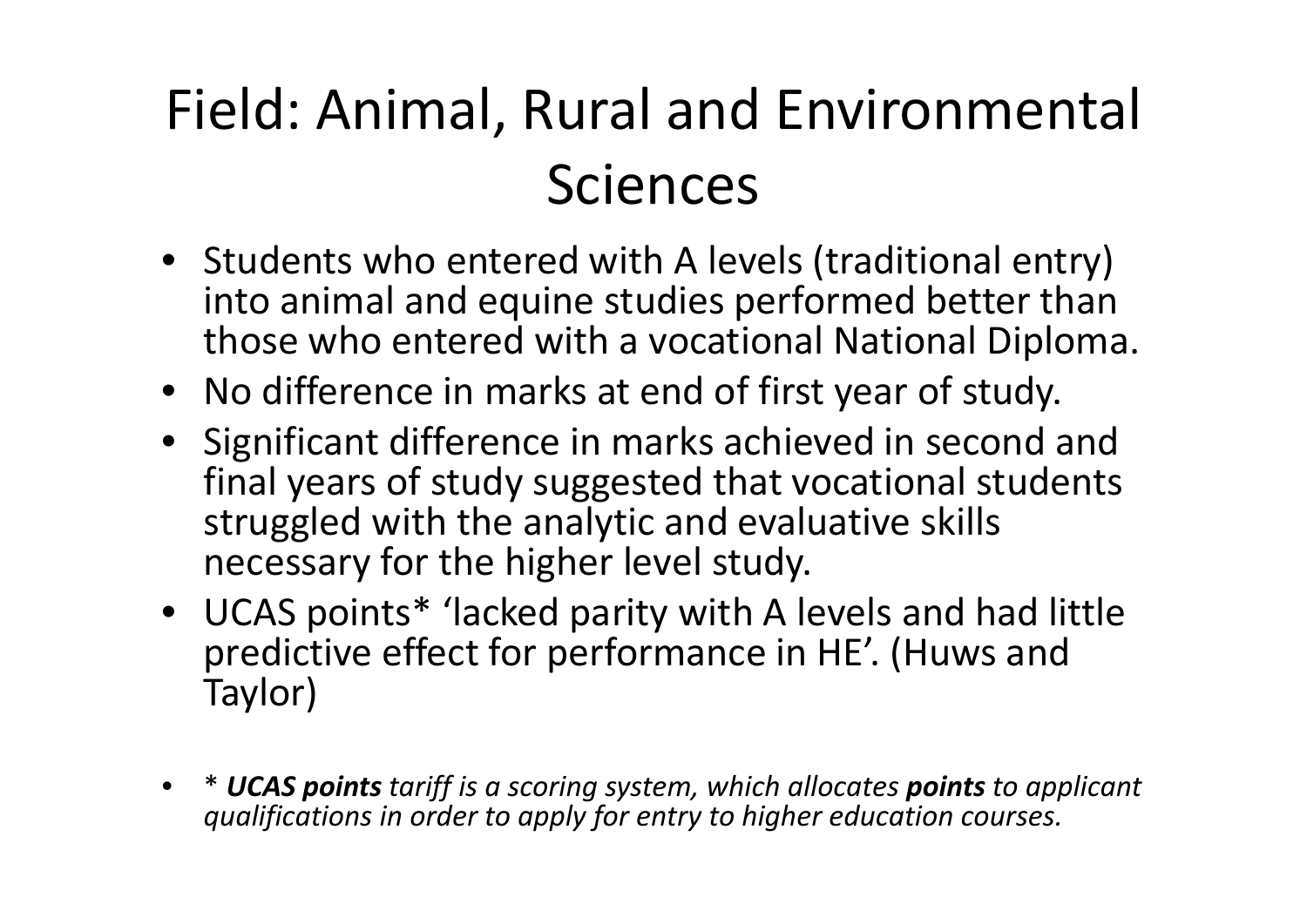Response: Scoping study to 'stretch' vocational learners:

- More core science
- Close cooperation with universities to determine essential knowledge requirements for the higher levels of studies
- Partners worked together on <sup>a</sup> 'top‐up' curriculum for entrants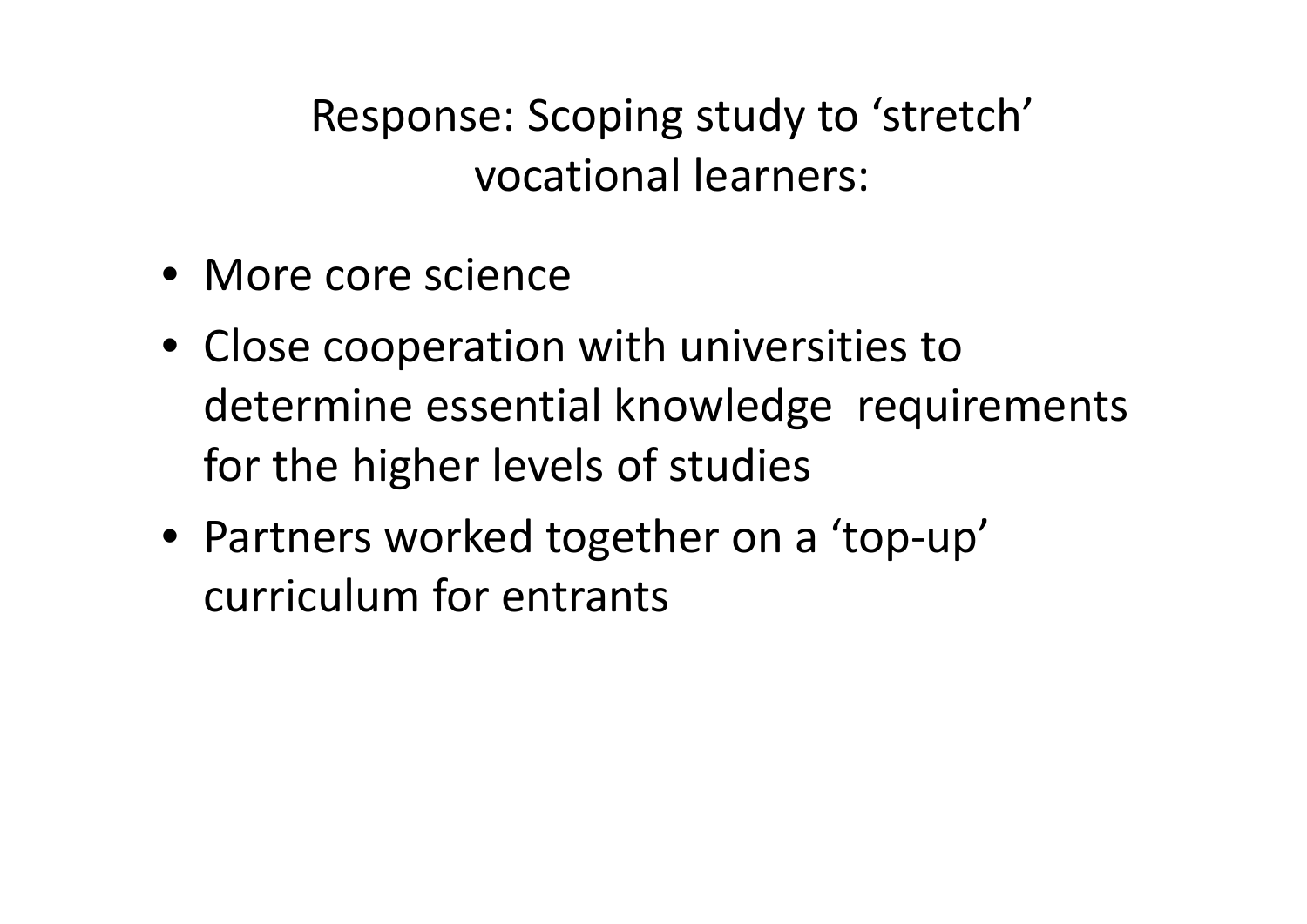## Top‐up curriculum negotiated in this case

- Higher level biology
- Additional chemistry
- Functional skills –particularly mathematics to higher level
- Higher level study skills incl. advanced note taking
- Research methods
- Study skills geared to more independent and critical approach
- Advanced writing skills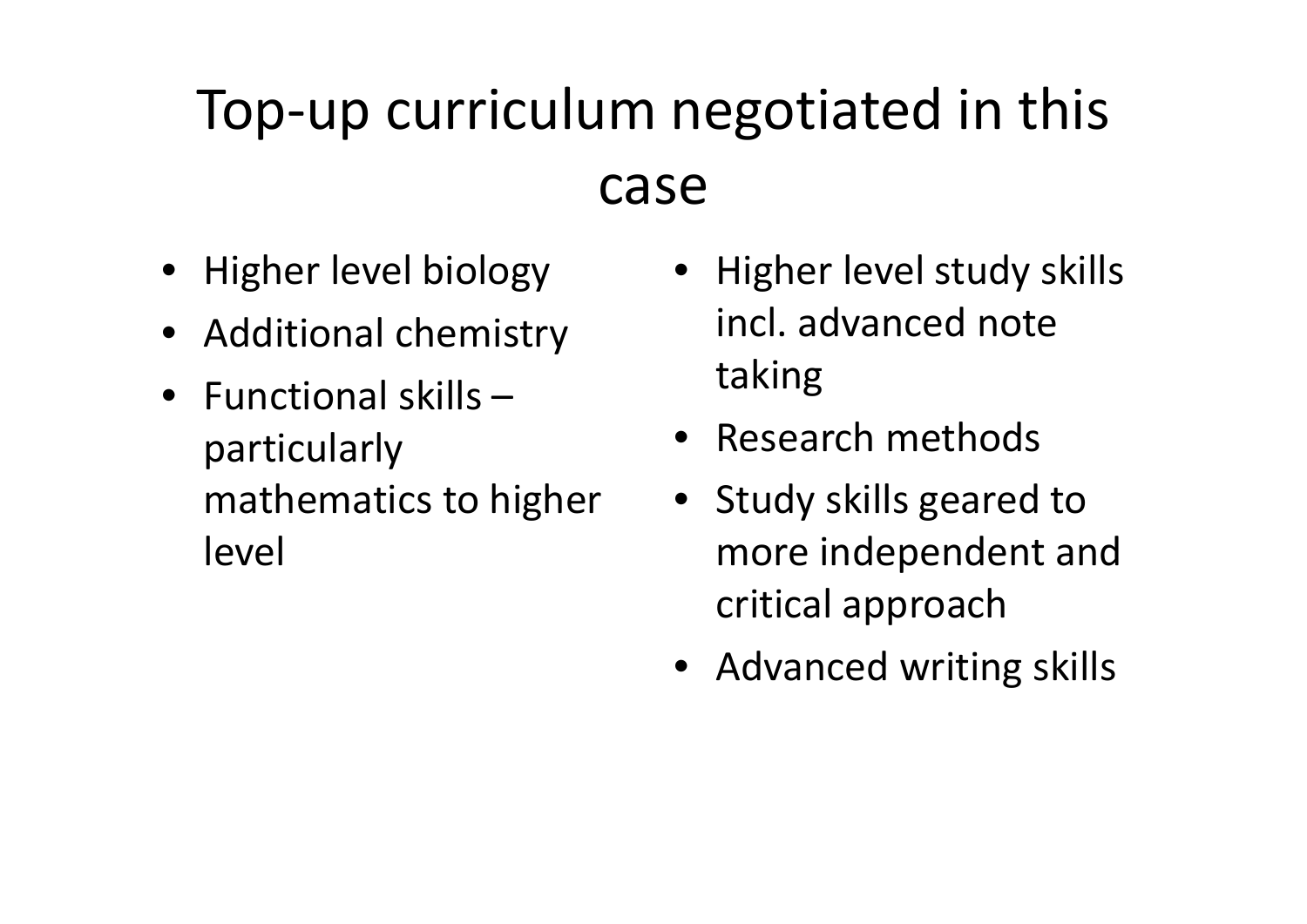# Wider recommendations focus on the need for HE curriculum change too…

- "Universities need to get better understanding of the pre‐ HE curriculum" – LLNs progression agreements helped this process as practitioners on both sides had to articulate and negotiate their *particular* knowledge requirements – and they often don't concur.
- Universities should 'get smarter' about how to engage students who have several years' experience in the subject area – 'conversion or continuation' needs resolution
- These points have <sup>a</sup> bearing on the wider credit transfer debate